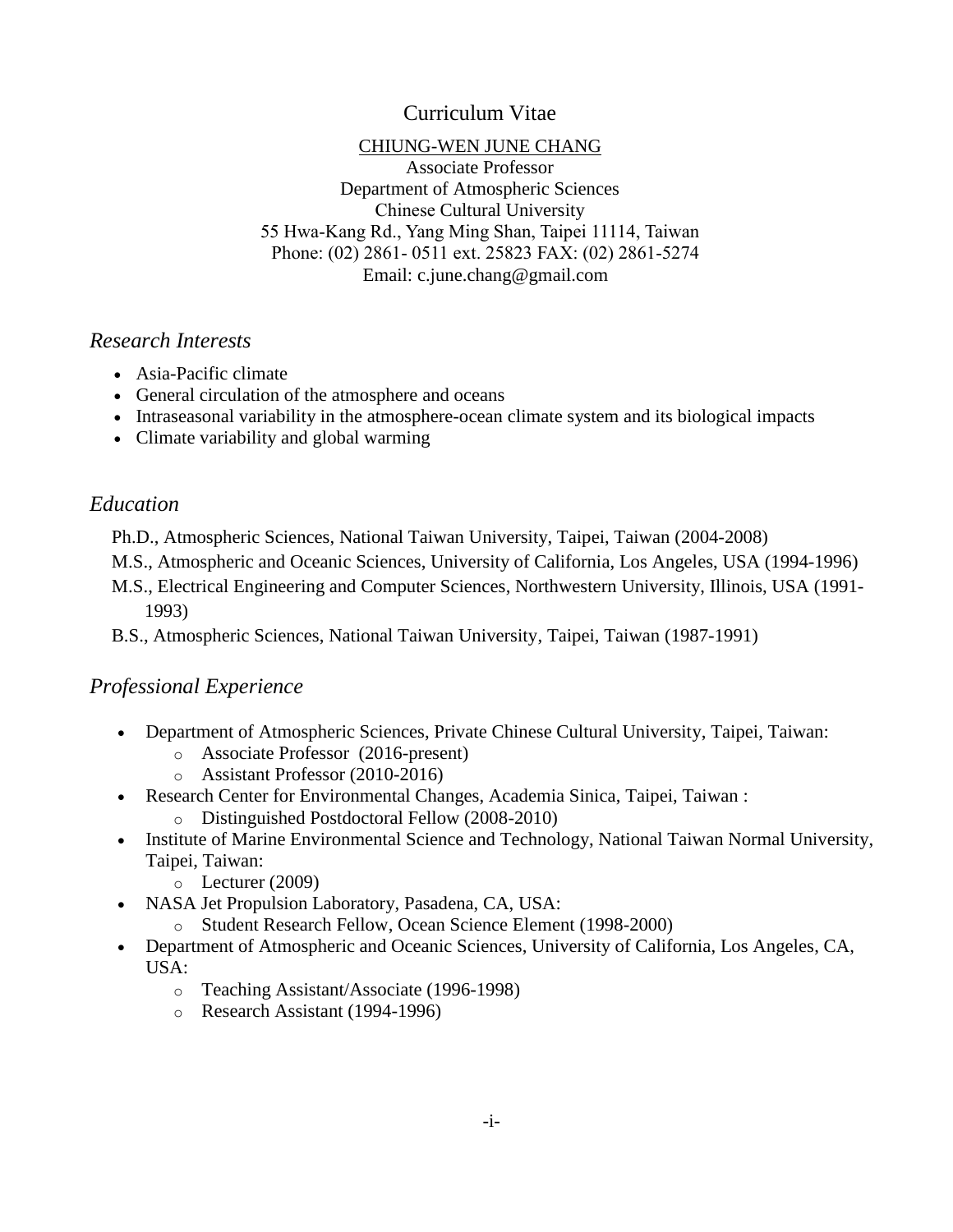## *Honor and Award*

- MOST Research Achievement Scholarship, Chinese Culture University (2011-2020)
- Excellent Guidance Counselor from Chinese Culture University (2015)
- Distinguished Postdoctoral Fellowship from Academia Sinica (2008-2009)
- University Graduate Division Fellowship from University of California, Los Angeles (1994)

#### *Publications*

(\*corresponding author)

[Peer-review papers]

- **Chang, C. -W. June,** H.-H. Hsu**\***, W. Cheah, W.-L., Tseng and L.-C. Jiang (2019): Madden-Julian Oscillation Enhances Phytoplankton Biomass in the Maritime Continent. *Nature Scientific Reports*. https://www.nature.com/articles/s41598-019-41889-5. [IF: 4.122] (The paper is the destructive innovative paper nominee for the MOST Atmospheric Unit.)
- Wan-Ling Tseng, Huang-Hsiung Hsu\*, Noel Keenlyside, **C.-W. June Chang**, Ben-Jei Tsuang, Chia-Ying Tu, and Li-Chiang Jiang (2017): Effects of Surface Orography and Land-Sea Contrast on the Madden-Julian Oscillation in the Maritime Continent: A Numerical Study Using ECHAM5-SIT. *Journal of Climate*. https://doi.org/10.1175/JCLI-D-17-0051.1. [IF: 4.161]
- **Chang, C.-W. June\*,** S.-Y. Simon Wang, Huang-Hsiung Hsu (2016): Changes in tropical cyclone activity offset the ocean surface warming in northwest Pacific: 1981-2014. *Atmospheric Science Letters*, 17(3). doi:10.1002/asl.651. [IF: 1.57]
- Liu, Hsiao-Wei\*, Jia-Yuh Yu and **C.W. June Chang** (2016): On the Response of Kuroshio under Global Warming and Its Regional Climate Impact. Atmospheric Sciences, 44(3), 197-213.
- **Chang, C.-W. June\*,** Wan-Ling Tseng, Huang-Hsiung Hsu, Noel Keenlyside, Ben-Jei Tsuang (2015): The Madden Julian Oscillation in a warmer world. *Geophysical Research Letters*, 42(14). doi:10.1002/2015GL065095. [IF: 4.456]
- Kang, Shen and **C.-W. June Chang**\* (2015): Thermocline Variation in Western North Pacific Region during Eastern and Central Pacific Ninos. *Atmospheric Sciences*, 43(4), 315-329.
- Lin, Yu-Chi\*, C.-Y. Lin, P.-H. Lin, G. Engling, Y.-C. Lin, Y.-Y. Lan, **C.-W. June Chang**, T.-H. Kuo, W.-T. Hsu, C.-C. Ting (2013): Influence of Southeast Asian biomass burning on ozone and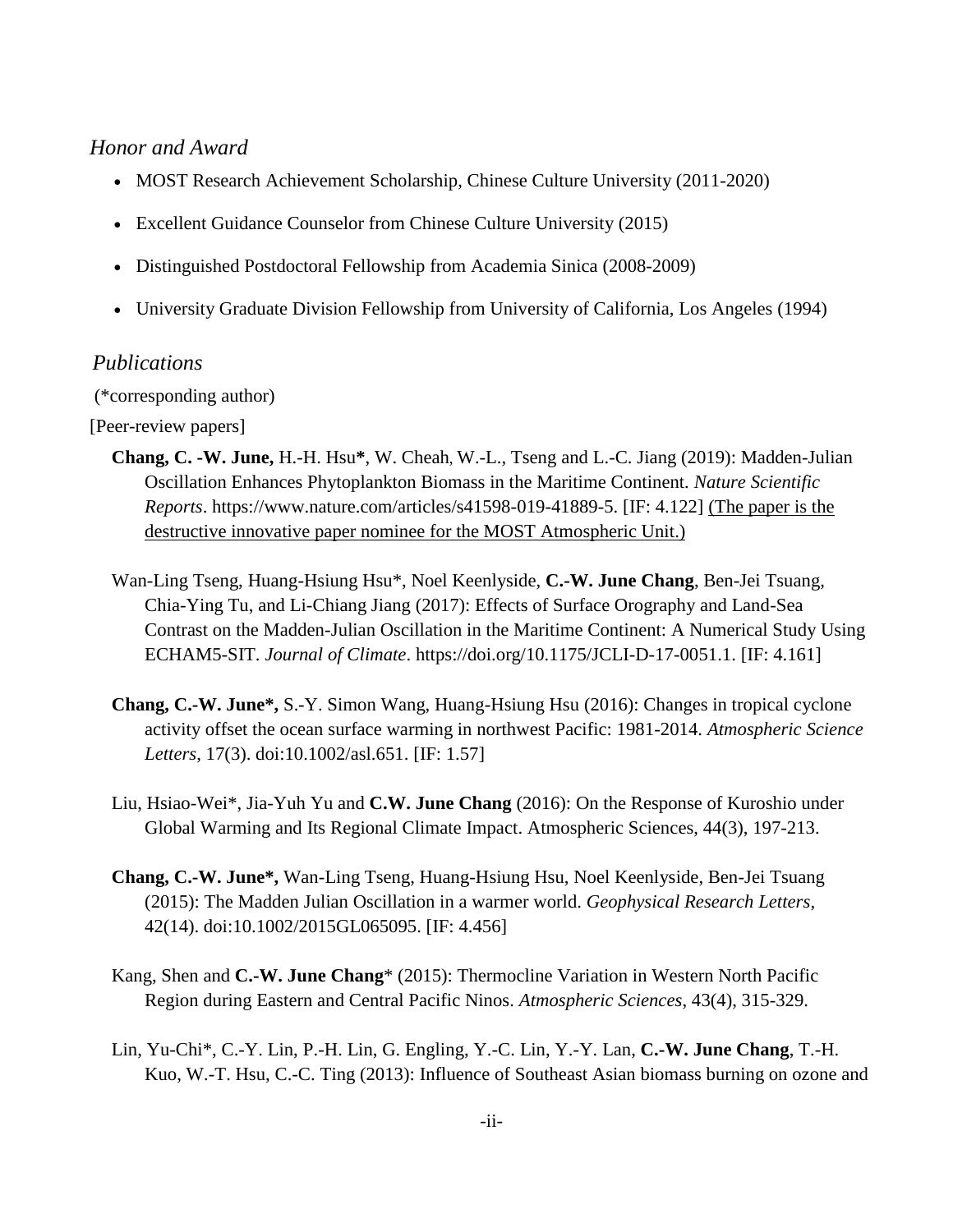carbon monoxide over subtropical Taiwan. *Atmospheric Environment*, 64. doi:10.1016/j.atmosenv.2012.09.050. [IF: 3.11]

- Wu, Chau-Ron\*, Yu-Lin Chang, Lie-Yauw Oey, **C.-W. June Chang**, Yi-Chia Hsin (2008): Air-sea interaction between Tropical Cyclone Nari and Kuroshio. *Geophysical Research Letters*, 35(12), L12605. doi:10.1029/2008GL033942. [IF: 3.792]
- **Chang, C.-W. June**, Huang-Hsiung Hsu, Chau-Ron Wu\*, Woei-Jen Sheu (2008): Interannual mode of sea level in the South China Sea and the roles of El Niño and El Niño Modoki. *Geophysical Research Letters***,** 35(3), L03601. doi:10.1029/2007GL032562. [IF: 3.792]
- Wu, Chau-Ron\* and **C.-W. June Chang** (2005): Interannual variability of the South China Sea in a data assimilation model. *Geophysical Research Letters*, 321(17), L17611. [IF: 3.792] doi:10.1029/2005GL023798.
- **Chang, C.-W. June** and Y. Chao\* (2000): A Comparison between the World Ocean Atlas and Hydrobase Climatology. *Geophysical Research Letters*, 27(8), 1191-1194. [IF: 3.792] doi: 10.1029/1999GL002379.

#### [In preparation]

- Chang, C.-W. June, Jia-Yuh Yu, Huang-Hsiung Hsu and Noel Keenlyside: Future changes in MJO projected by multi-SST ensemble experiments: Gross Moisture Budget Analysis.
- Chang, C.-W. June, Wan-Ling Tseng, Huang-Hsiung Hsu, and Noel Keenlyside: Impact of the diurnal cycle of SST on the intraseasonal and climate variability.

#### [others]

**C.-W. June Chang** \*, J.-Y. Liang, L.-C. Lin, Z.-R. Chuang (2018): Impacts of Typhoons on Vegetable Price – Green Onions in Taiwan. *CONSENSUS*. ISSN 2518-0819.

### *Presentation and Published Abstract*

[Invited presentations and seminars]

- Institute of Oceanography, National Taiwan University (IONTU), Dec. 2020. *Nutrient-poor Region Benefited from Madden-Julian Oscillation-driven Rainfall Thousand Kilometers Away.*
- Graduate Institute of Hydrological and Oceanic Sciences, National Central University, May. 2017. *The biological response to MJO forcing over the Maritime Continent*. (in English)
- Department of Atmospheric Sciences, National Taiwan University, Nov. 2016. *The MJO in a*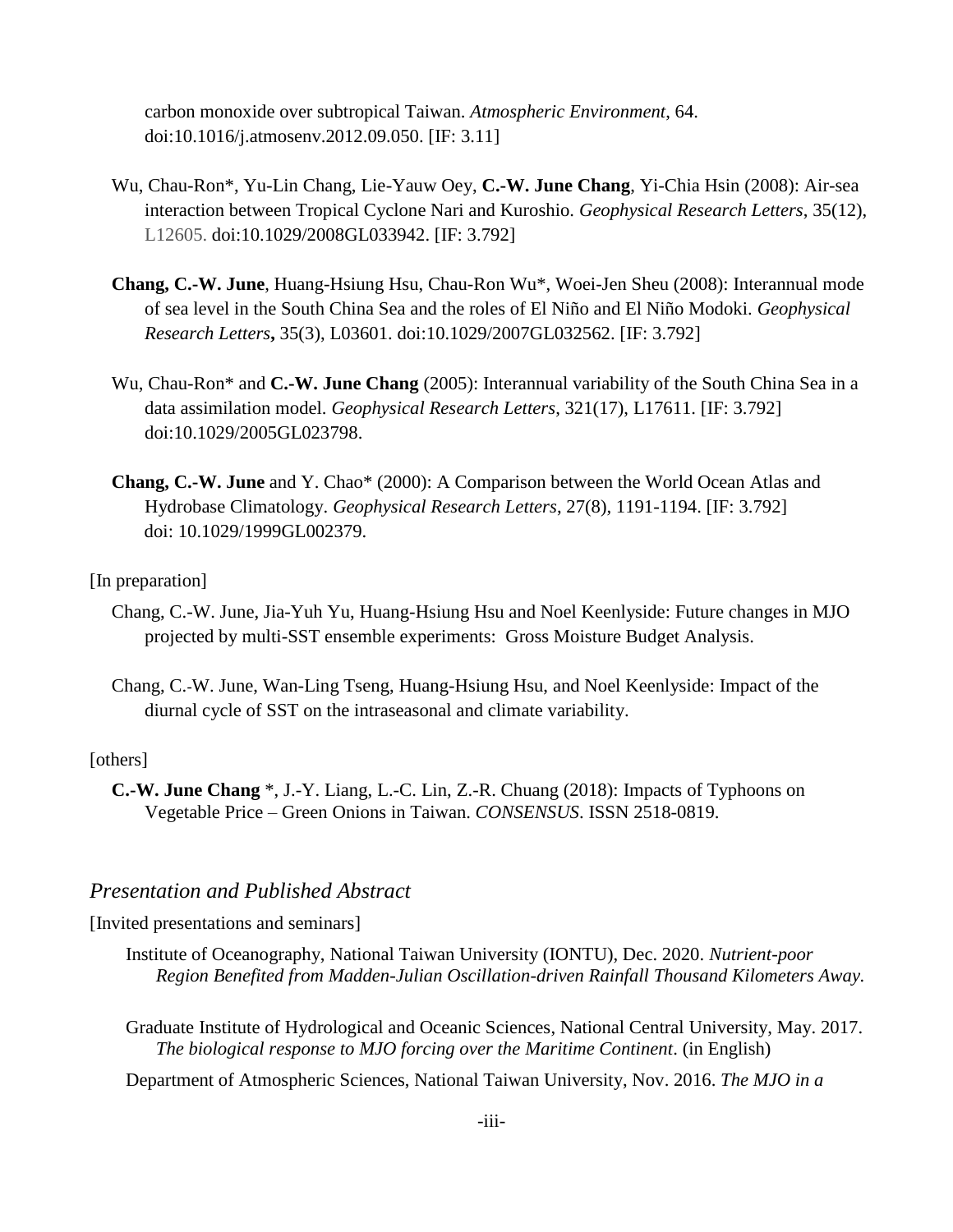*warmer world.*

- Research Center of Environmental Changes, Academia Sinica, Apr. 2015. *The MJO in a warmer world.* . (in English)
- Graduate Institute of Hydrological and Oceanic Sciences, National Central University, Oct. 2014. *The Madden-Julian Oscillation changes upon warming: time-slice experiments with the ECHAM5-SIT coupled model.*
- Graduate Institute of Hydrological and Oceanic Sciences, National Central University, Jun. 2012. *Oceanic dynamics associated with ENSO in affecting the SST variation in the Philippine Sea/Western Pacific sector.*
- Department of Earth and Planetary Science, Graduate School of Science, University of Tokyo, Mar. 2010. *Influence of upper oceanic dynamics on SST variation in the South China Sea and the Philippine Sea: structure and interannual variability.* . (in English)

#### [Conference talk]

- The Fourth Xiamen Symposium on Marine Environmental Sciences, Xiamen, Jan. 2019. *The Madden-Julian Oscillation Enhances the Phytoplankton Biomass in the Maritime Continent.*
- AOGS 15th Annual Meeting, Hawaii, Jun. 2018. *Nutrient-Poor Region Benefited from Madden-Julian Oscillation-Driven Rainfall Thousand Kilometers Away.*
- AOGS 12th Annual Meeting, Singapore, Aug. 2015. *The Madden-Julian Oscillation in a warmer world.*
- 26th IUGG General Assembly, Prague, Jun. 2015. *The Madden-Julian Oscillation in a warmer world.*
- European Geosciences Union General Assembly, Vienna, Apr. 2015. *The Madden-Julian Oscillation in a warmer world.*

#### [Poster]

- Joint IAPSO-IAMAS-IAGA Assembly, Cape Town, Aug. 2017. *Effects of surface orography and*  land-sea contrast on the Madden-Julian Oscillation in the Maritime Continent: A Numerical *Study Using ECHAM5-SIT.*
- Fifth Symposium on Prediction of the Madden-Julian Oscillation: Processes, Prediction, and Impact, Seattle, Jan. 2017. *The MJO in a warmer world—Projection Using a MJO-resolving Coupled Model ECHAM5-SIT.*
- AOGS 13th Annual Meeting, Beijing, Aug. 2016. *Investigating the impact of the diurnal cycle of SST on the intraseasonal and climate variability.*
- AOGS 12th Annual Meeting, Singapore, Aug. 2015. *The Maritime Continent and its role on the MJO simulation in ECHAM-SIT.*
- AOGS 11th Annual Meeting, Sapporo, Jul. 2014. *The Madden-Julian Oscillation in a warming world.*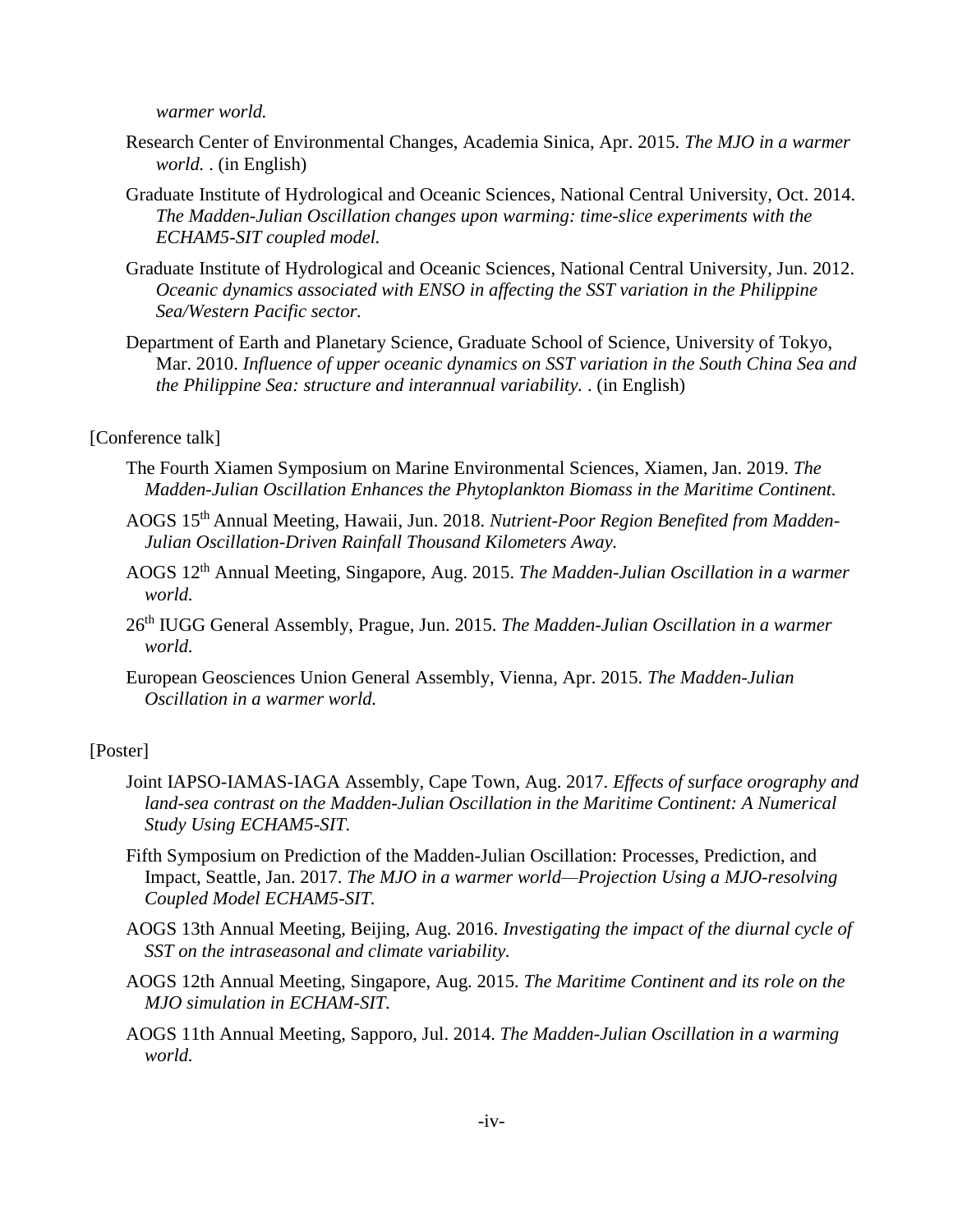Ocean Sciences Meeting, Salt Lake City, Feb. 2012. *Oceanic Dynamics associated with ENSO in affecting the SST variation in the Western Pacific/Philippine Sea sector.*

AGU Fall Meeting, San Francisco, Dec. 2011. *Oceanic Dynamics associated with ENSO in affecting the SST variation in the Western Pacific/Philippine Sea sector.*

### *Service*

- Journal Reviewer: Nature Climate Change; Journal of Oceanography; Theoretical and Applied Climatology; Journal of Marine Systems; Quaternary International; Atmospheric Science; Geoscience Letters
- EPA, Executive Yuan, Greenhouse Gases Reduction and Management Foundation review committee, 2016~2018
- Question Drafter and Jury of 2014 Taiwan High School Earth Science (Ocean) Contest

# *Project*

| Title                                                                                                                                                                                               | Assignment | Project<br>Period        | Sponsor     |
|-----------------------------------------------------------------------------------------------------------------------------------------------------------------------------------------------------|------------|--------------------------|-------------|
| The intensification of tropical cyclone over a warm ocean<br>eddy.                                                                                                                                  | $Co-PI$    | $2019/11$ ~<br>2022/07   | <b>MOST</b> |
| Investigating the land-cover-change-driven climate<br>variability in CAM5-SIT model                                                                                                                 | PI         | $2019 - 08$ ~<br>2020-07 | <b>MOST</b> |
| Consortium for Climate Change Study and CMIP6 Taiwan--<br>MJO forcing on the ocean biology in the Maritime<br>Contenient                                                                            | PI         | $2018 - 08$ ~<br>2020-01 | <b>MOST</b> |
| Consortium for Climate Change Study and CMIP6 Taiwan--<br>Understanding upper ocean diurnal cycle and its relevance to<br>Climate (II)                                                              | PI         | $2017 - 08$ ~<br>2018-07 | <b>MOST</b> |
| The Impact of Global Warming on Tropical Seasonal<br>Oscillations: An Analysis of Wet Static Energy and Wet<br>Stability                                                                            | $Co-PI$    | $2017/08$ ~<br>2019/07   | <b>MOST</b> |
| Increasing the resolution of the upper ocean model to<br>improve the simulation of intraseasonal oscillations in the<br>Asian summer monsoon region (II)                                            | $Co-PI$    | $2017 - 08$ ~<br>2018-07 | <b>MOST</b> |
| Consortium for Climate Change Study-II (WCRP<br>Cross-country international climate estimation model<br>comparison plan) -- Understanding upper ocean diurnal<br>cycle and its relevance to Climate | PI         | $2016 - 08$ ~<br>2017-07 | <b>MOST</b> |
| Increasing the resolution of the upper ocean model to<br>improve the simulation of intraseasonal oscillations in the<br>Asian summer monsoon region                                                 | $Co-PI$    | $2016 - 08$ ~<br>2017-07 | <b>MOST</b> |